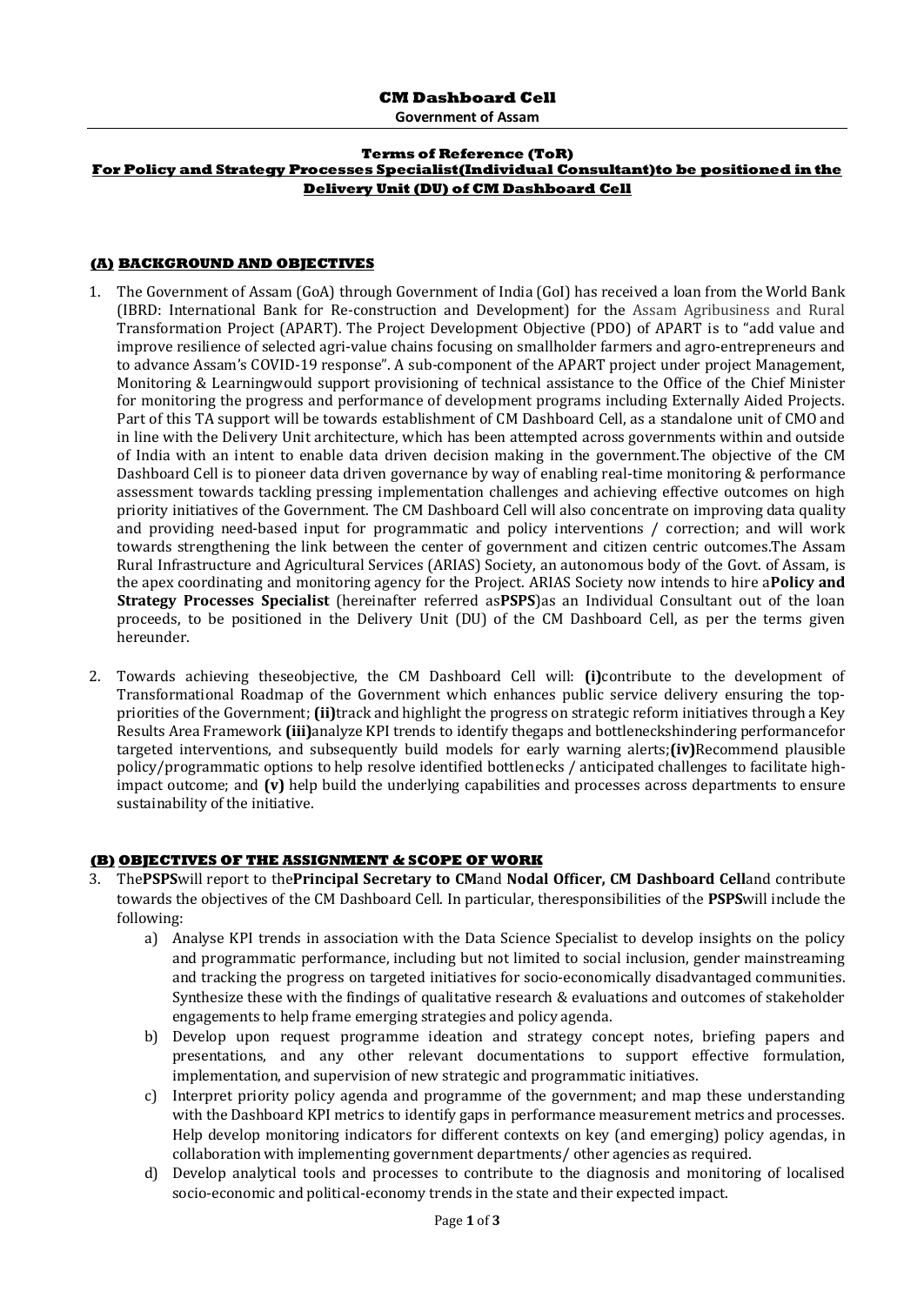- e) Provide need-based assistance in the Office of Chief Minister Assam and other departments on programme ideation and management, policy formulation, inter-department coordination, and any other relevant tasks and activities.
- f) Participate upon request in the brainstorming and ideation sessions, stakeholder dialogues, field visits, inter alia. Ability to undertake extensive field travel and other visits within and outside the state.
- g) Perform any other related task(s) assigned by the Principal Secretary to CM.

# **(C) QUALIFICATIONS, EXPERIENCE, SKILLSET, AND AGE ETC.**

- a) **Educational Qualifications:**The PSPSmust hold an advanced university degree in one of the following fields: Public Administration, Public Policy, Management, Social Science, Political Science, Economics, law, or another relevant technical field
- b) **Working Experience:**PSPSshould possess 7-10 years of relevant professional experience in the areas of policy research and policy formulation, and with and demonstrable accomplishments in these areas.
- c) **Computer Skills& Language:**ThePSPSmust have proficiency in Proficiency in qualitative and quantitative research methodologies and tools, including computer aided statistical and data analysis tools.
- d) Language: Excellent written and verbal skills in English and Assamese. Working knowledge of Hindi would be an added advantage.
- e)**Age**: Age of the candidate should not be more than **45 years as on 31stMarch, 2022**.

## **(D)DURATION OF CONTRACT, NOTICE PERIOD ETC.**

- 4. The tenure of **PSPS**is intended for a 1-year period and the continuity of the **PSPS**beyond one (1) year from the date of signing the agreement will depend upon his/her performance. The decision of the *Principal Secretary to CM* shall be final and binding in this regard. The contract management shall be done as per the Project rules.
- 5. The contract with **PSPS**may be terminated by either side at any point of time during the contractual period by serving a 30 days' notice without assigning any reason and without thereby incurring any liability to the Govt. of Assam/ ARIAS Society. The assignment is purely contractual in nature and shall not, under any circumstance, be extended beyond the APART's closing date. The Govt. of Assam/ ARIAS Society shall not undertake any responsibility for subsequent deployment of the incumbent.
- 6. The **PSPS**shall not assign or sub-contract, *in whole or in part,* his/her obligations to perform under this ToR, except with the reporting officer's prior written consent. The **PSPS**will have to serve the assigned office on full time basis under overall command of *Principal Secretary to CM* and provide services to ARIAS Society.

### **(E) REMUNERATION, PAYMENT TERMS AND LEAVE ETC.**

- 7. Depending on the qualifications, experience, competencies, recent remuneration, etc. of the candidate, the consolidated annual remunerationfor the**PSPS**will be in the range between **Rs.11.40 lakh** to **Rs.19.20 lakh** per year. *A higher start may be considered in case of exceptionally qualified candidates, possessing higher and qualitative experience as decided by Principal Secretary to CM.*However, in case the selected candidate's current remuneration with 30% enhancement comes below Rs.11.40 lakh/year, the lower remuneration will be offered. The annual remuneration will be inclusive of performance-linked-incentive, communication allowance, health/service-related allowance, all taxes, cost of accommodation and food at Guwahati, conveyance to attend the office etc. The remuneration may be enhanced on an Annual Basis, as per provisions in the HR policy of ARIAS Society.
- 8. The remuneration will be given in equal monthly installments and the Performance-Linked-Incentive (PLI) will be given quarterly based on the performance and achievement against the mutually agreed deliverables by the **PSPS**. Taxes shall be dealt with as per applicable laws.
- 9. Travelling, Boarding, Lodging and Food expenses for approved official tours outside Guwahati will be reimbursed as per HR Policy of ARIAS Society.
- 10. The provisions of leave would be as per provisions of HR Policy of ARIAS Society.